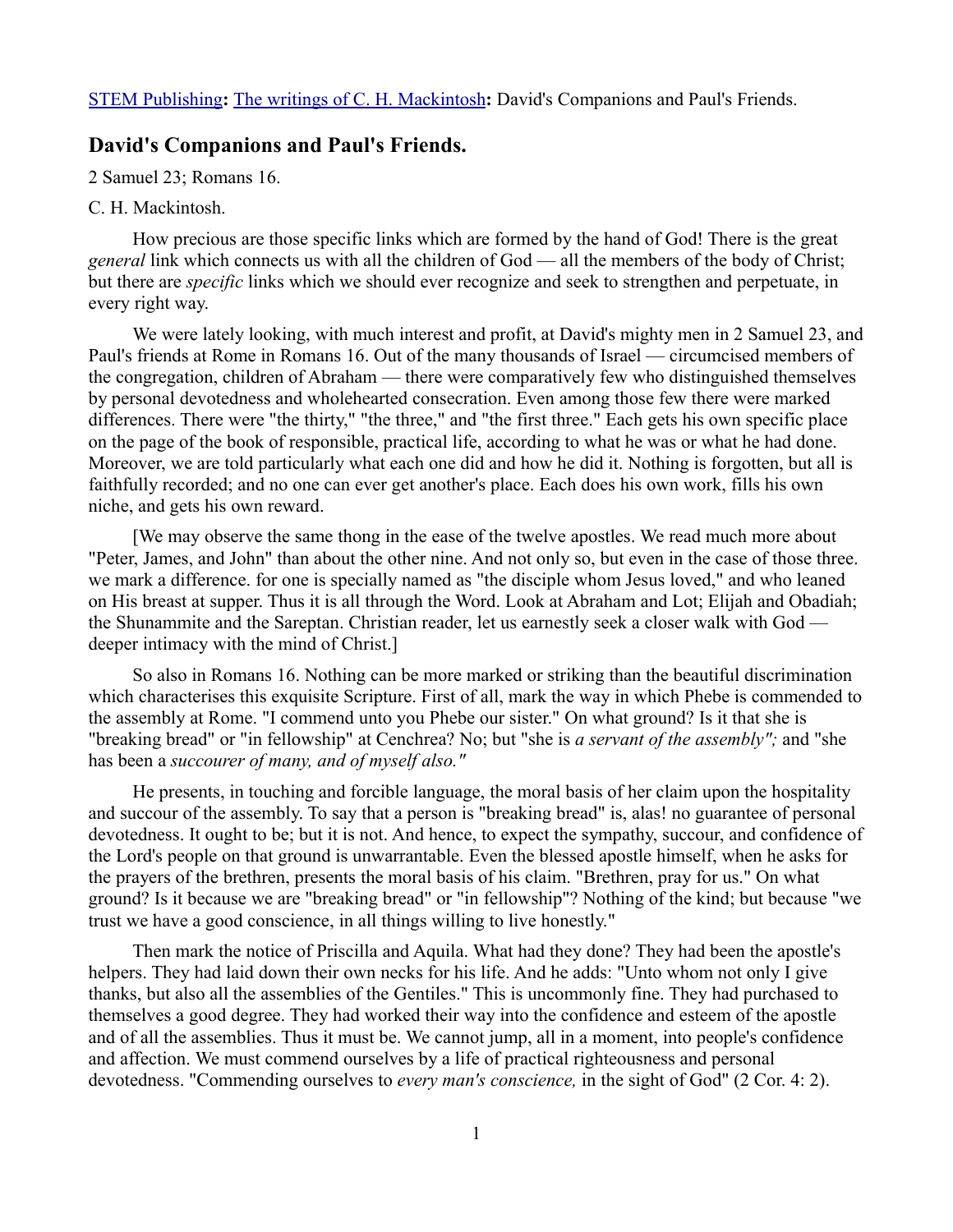Again, look at the exquisite touch in verse 12: "Salute Tryphena and Tryphosa, who *labour* in the Lord. Salute the beloved Persis, which *laboured much* in the Lord." See what lovely discrimination is here! Why does he not class all three together? The reason is plain: because two had only laboured, while the third had laboured *much*. Each one gets his and her place, according to what they were, and according to what they had done.

Nor would Tryphena and Tryphosa have had any cause of envy and jealousy against Persis, because she was characterised as "beloved" while they were not; or because the word "much" was added to her labour and withheld from theirs. Ah! no; envy and jealousy are the pernicious fruit of a miserable self-occupation; they can find no place in a heart wholly devoted to Christ and His precious interests.

Now, I look upon 2 Samuel 23 and Romans 16 as specimen pages of the book of responsible, practical life, in which each one is written down according to what he is and according to what he has done. It is, of course, all by grace. Each one will delight to say that "by the grace of God I am what I am." Moreover, all the children of God and members of Christ, are equally *"accepted* in the beloved," all stand in one common relationship. The very feeblest member of the body of Christ is loved by God as Christ is loved. The Head and the members cannot be separated. As He is so are they. The feeblest child in the family has his own place in the Father's heart, with which no one can ever interfere (Eph. 1: 6; John 17: 26; 1 John 4: 17).

All this is blessedly true, and nothing can ever touch it. But when we turn to the grand question of practical life and personal devotedness, what endless variety! We see "the three," "the first three," and "the thirty." It is one thing to be *"accepted,"* and another thing to be *"acceptable"* or agreeable. It is one thing to be a beloved child and another thing to be a devoted servant. There is the love of relationship and the love of complacency.

These things must not be confounded. And, most assuredly, it should be the earnest desire of every "accepted" child of God to be an "acceptable" servant of Christ. Oh! may it be so more and more in this day of cold indifference and self-seeking, in which so many seem to rest satisfied with the mere fact of being in fellowship, as it is called — the form of breaking bread; and so few, comparatively, are pressing after that high standard of personal devotedness which, we may rest assured, is "agreeable" to the heart of Christ.

Let us not be misunderstood. True fellowship in the Spirit — the communion of saints — is precious beyond all expression; and the breaking of bread, in truth and sincerity, in remembrance of our adorable Lord and Saviour Jesus Christ, who loved us and gave Himself for us, is one of the very highest and richest privileges for those whose hearts are true to Him. All this is clearly understood and fully admitted.

But, on the other hand, we must never forget the strong tendency of our poor hearts to rest in mere forms and formularies when the power is gone. It is one thing to be in nominal fellowship and go through the outward form of breaking bread, and another thing altogether to be an earnest, devoted, pronounced disciple of Christ. This latter is what we should all ardently long for; but to rest in the former is a miserable delusion, deadening the conscience, hardening the heart, and deceiving the soul.

"Bought with a price," and not my own,

No longer to myself to live,

To be for Him, for Him alone,